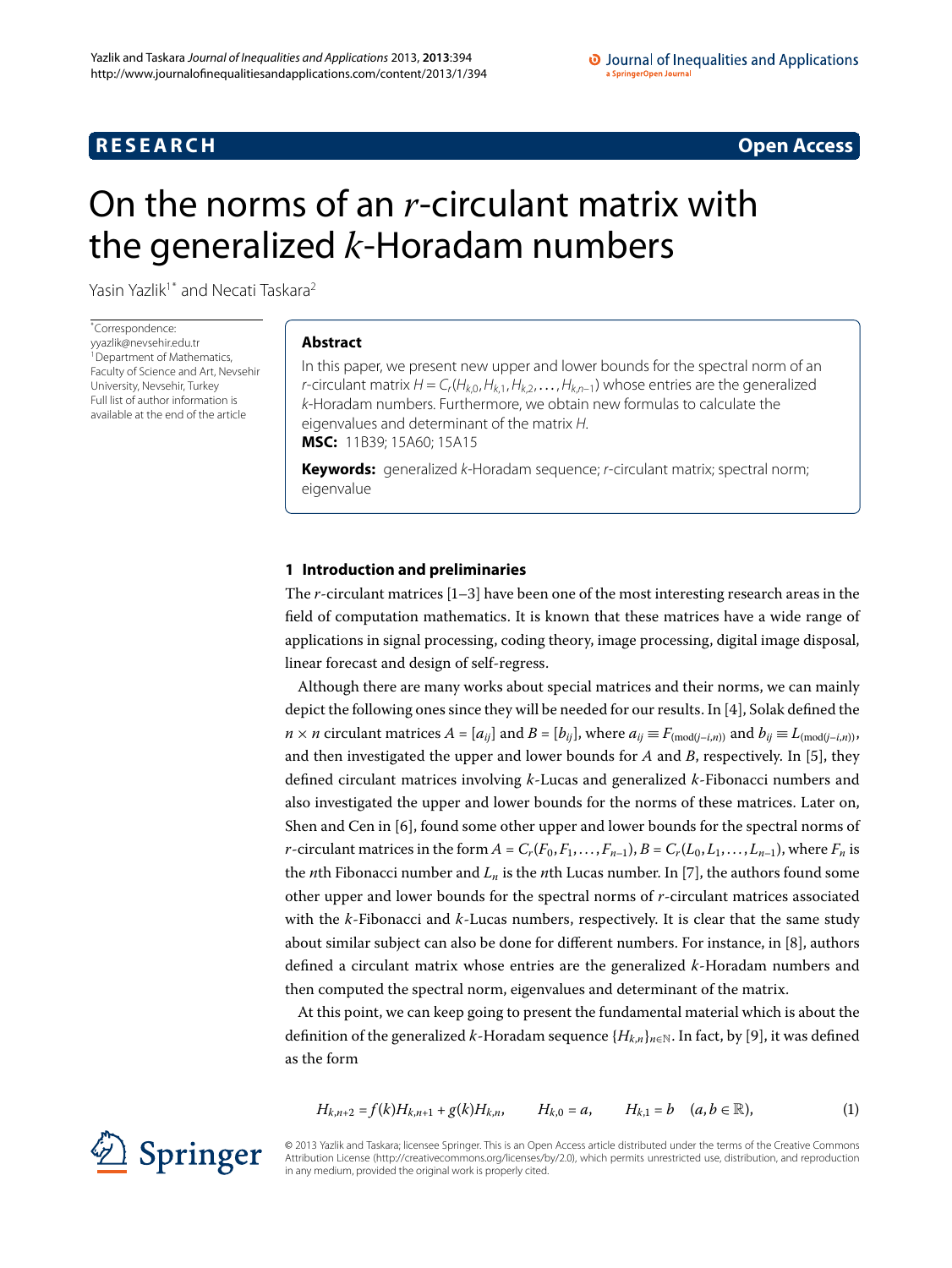where,  $n \ge 0$ ,  $k \in \mathbb{R}^+$  and  $f^2(k) + 4g(k) > 0$ . Obviously, if we choose suitable values on  $f(k)$ ,  $g(k)$ , *a* and *b* for (1), then this sequence reduces to the special all second-order sequences in the literature. For example, by taking  $f(k) = g(k) = 1$ ,  $a = 0$  and  $b = 1$ , the well-known Fibonacci sequence is obtained.

<span id="page-1-0"></span>Binet's formula allows us to express the generalized *k*-Horadam number in function of the roots *α* and *β* of the characteristic equation  $x^2 - f(k)x - g(k) = 0$ . Binet's formula related to the sequence  ${H_{k,n}}_{n \in \mathbb{N}}$  has the form

<span id="page-1-1"></span>
$$
H_{k,n} = \frac{X\alpha^n - Y\beta^n}{\alpha - \beta},\tag{2}
$$

where  $X = b - a\beta$  and  $Y = b - a\alpha$ .

**Lemma 1** [9] Let the entries of each matrix  $X_n = \begin{pmatrix} H_{k,n-1} & H_{k,n} \\ H_{k,n} & H_{k,n} \end{pmatrix}$  $H_{k,n-1}$   $H_{k,n+1}$  be the generalized k-*Horadam numbers. For*  $n \geq 1$ *, we get* 

$$
|X_n| = (-g(k))^{n-1} (a^2 g(k) + abf(k) - b^2).
$$

**Definition 2** For any given  $c_0, c_1, c_2, \ldots, c_{n-1} \in \mathbb{C}$ , the *r*-*circulant matrix*  $C_r = (c_{ij})_{n \times n}$  is defined by

$$
C_r = \begin{pmatrix} c_0 & c_1 & c_2 & \cdots & c_{n-2} & c_{n-1} \\ rc_{n-1} & c_0 & c_1 & \cdots & c_{n-3} & c_{n-2} \\ rc_{n-2} & rc_{n-1} & c_0 & \cdots & c_{n-4} & c_{n-3} \\ \vdots & \vdots & \vdots & \ddots & \vdots & \vdots \\ rc_2 & rc_3 & rc_4 & \cdots & c_0 & c_1 \\ rc_1 & rc_2 & rc_3 & \cdots & rc_{n-1} & c_0 \end{pmatrix}.
$$

Let  $C_r = (c_0, c_1, c_2, \ldots, c_{n-1})$  denote an *r*-circulant matrix.

It is obvious that the matrix  $C_r$  turns into a classical circulant matrix for  $r = 1$ . Let us take any  $A = [a_{ij}] \in M_{n,n}(\mathbb{C})$  (which could be a circulant matrix as well). The well-known Frobenius (or Euclidean) norm of the matrix *A* is given by

$$
||A||_F = \left[\sum_{i=1}^m \sum_{j=1}^n |a_{ij}|^2\right]^{\frac{1}{2}},
$$

and also the spectral norm of *A* is presented by

$$
||A||_2 = \sqrt{\max_{1 \le i \le n} \lambda_i(A^H A)},
$$

where  $\lambda_i(A^H A)$  are the eigenvalues of  $A^H A$  such that  $A^H$  is the conjugate transpose of  $A$ . Then it is quite well known that

$$
\frac{1}{\sqrt{n}} \|A\|_F \le \|A\|_2 \le \|A\|_F.
$$

The following lemma will be needed in the proof of Theorem 5 below.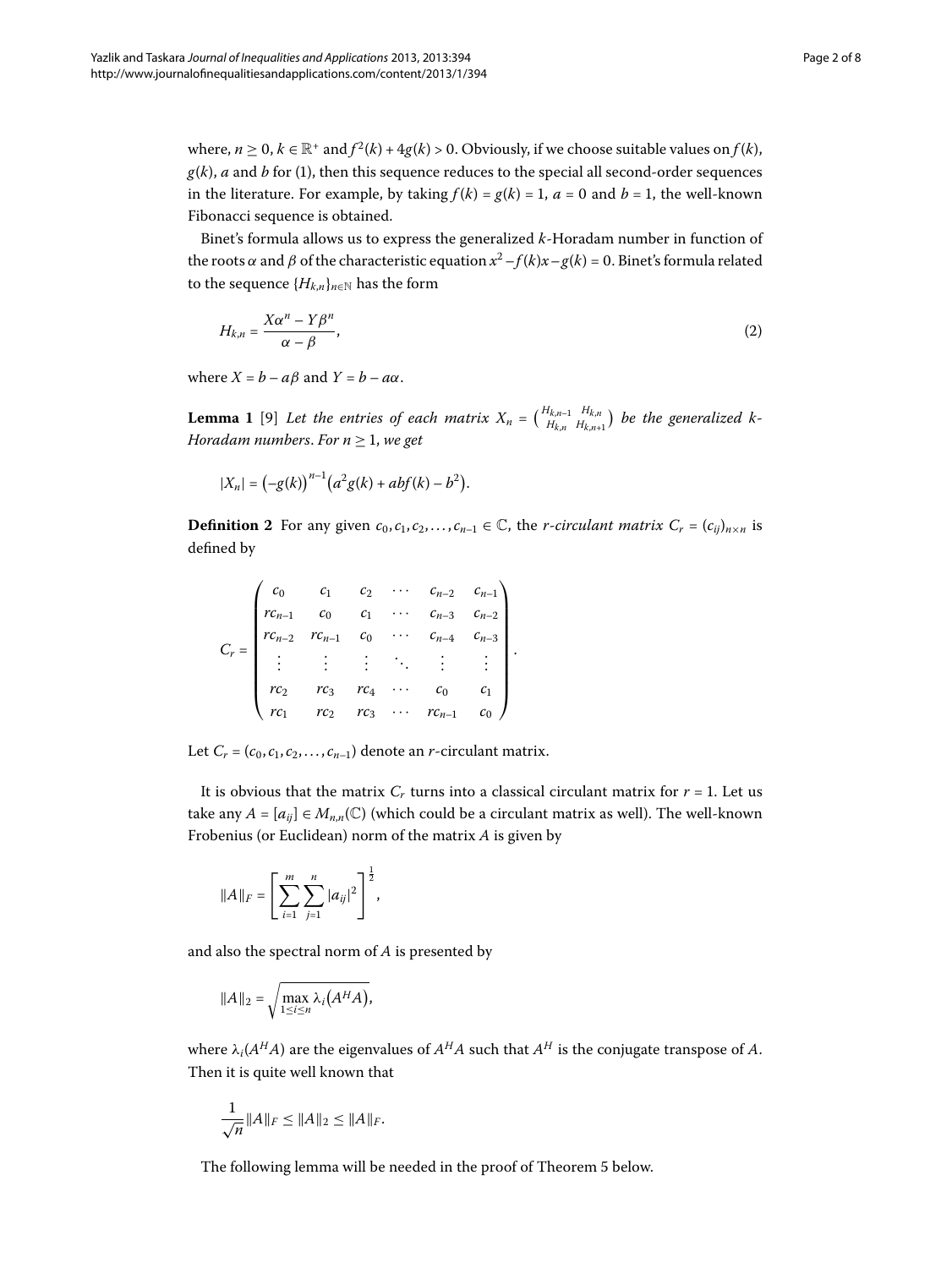<span id="page-2-2"></span>**Lemma 3** [10] *For any matrices*  $A = [a_{ij}] \in M_{m,n}(\mathbb{C})$  *and*  $B = [b_{ij}] \in M_{m,n}(\mathbb{C})$ *, we have* 

$$
||A \circ B||_2 \leq r_1(A)c_1(B),
$$

*where A*  $\circ$  *B is the Hadamard product and*  $r_1(A) = \max_{1 \le i \le n} \sqrt{\sum_{j=1}^n |a_{ij}|^2}$ ,  $c_1(B) =$  $\max_{1 \le j \le n} \sqrt{\sum_{i=1}^n |b_{ij}|^2}.$ 

Throughout this paper, the *r*-circulant matrix, whose entries are the generalized *k*-Horadam numbers, will be denoted by  $H = C_r(H_{k,0}, H_{k,1}, \ldots, H_{k,n-1}).$ 

In this paper, we first give lower and upper bounds for the spectral norms of *H*. In particular, by taking  $r = 1$ , we obtain lower and upper bounds for the spectral norms of the circulant matrix associated with the generalized *k*-Horadam numbers. Afterwards, we also formulate the eigenvalues and determinant of the matrix *H* defined above.

### <span id="page-2-1"></span>**2 Main results**

Let us first consider the following lemma which states the sum square of the generalized *k*-Horadam numbers.

**Lemma 4** *For*  $n \geq 1$ *, we have* 

$$
\sum_{i=0}^{n-1} H_{k,i}^2 = \frac{H_{k,n}^2 - g^2(k)H_{k,n-1}^2 + M}{f^2(k) + 2g(k) - g^2(k) - 1},
$$

 $where M = (b - af(k))^{2} - a^{2} - 2XY(\frac{1 - (-g(k))^{n}}{1 + g(k)})$ ,  $X = b - a\beta$  *and*  $Y = b - a\alpha$ .

*Proof* Let  $A = \sum_{i=0}^{n-1} H_{k,i}^2$ . By using [\(](#page-0-1)1), we have

$$
A = \sum_{i=0}^{n-1} \left( \frac{H_{k,i+1} - g(k)H_{k,i-1}}{f(k)} \right)^2
$$
  
= 
$$
\frac{\sum_{i=0}^{n-1} H_{k,i+1}^2 + g^2(k) \sum_{i=0}^{n-1} H_{k,i-1}^2 - 2g(k) \sum_{i=0}^{n-1} H_{k,i+1}H_{k,i-1}}{f^2(k)}.
$$

By considering  $(1)$  $(1)$ , we obtain

$$
Af^{2}(k) = A(1 + g^{2}(k) - 2g(k)) + H_{k,n}^{2} - g^{2}(k)H_{k,n-1} - a^{2}
$$

$$
+ (b - af(k))^{2} - 2XY\left(\frac{1 - (-g(k))^{n}}{1 + g(k)}\right)
$$

<span id="page-2-0"></span>which is desired.

The following theorem gives us the upper and lower bounds for the spectral norms of the matrix *H*.

**Theorem 5** Let  $H = C_r(H_{k,0}, H_{k,1}, H_{k,2}, \ldots, H_{k,n-1})$  be an *r*-circulant matrix. Then we have

 $\Box$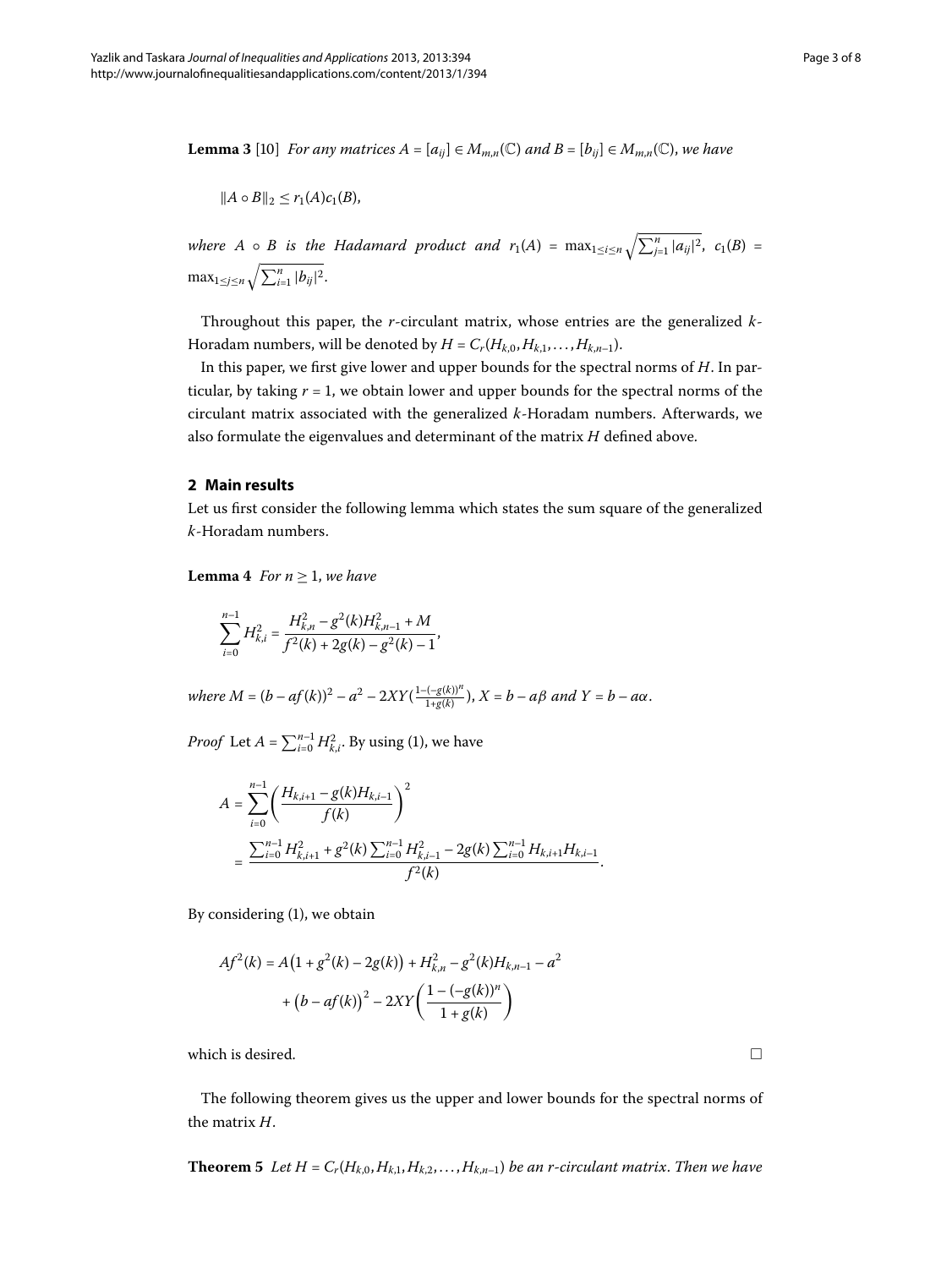*if*  $|r| \geq 1$ *, then* 

$$
\sqrt{\sum_{i=0}^{n-1} H_{k,i}^2} \leq ||H||_2 \leq \sqrt{\left( a^2 \left( 1 - |r|^2 \right) + |r|^2 \sum_{i=0}^{n-1} H_{k,i}^2 \right) \left( 1 - a^2 + \sum_{i=0}^{n-1} H_{k,i}^2 \right)},
$$

 $if |r| < 1, then$ 

<span id="page-3-0"></span>
$$
|r| \sqrt{\sum_{i=0}^{n-1} H_{k,i}^2} \leq ||H||_2 \leq \sqrt{n \sum_{i=0}^{n-1} H_{k,i}^2},
$$

where  $r \in \mathbb{C}$ ,  $\sum_{i=0}^{n-1} H_{k,i}^2 = \frac{H_{k,n}^2 - g^2(k)H_{k,n-1}^2 + M}{f^2(k) + 2g(k) - g^2(k)-1}$ ,  $M = (b - af(k))^2 - a^2 - 2XY(\frac{1 - (-g(k))^n}{1 + g(k)})$ .

*Proof* The matrix *H* is of the form

$$
H = \begin{bmatrix} H_{k,0} & H_{k,1} & H_{k,2} & \cdots & H_{k,n-1} \\ rH_{k,n-1} & H_{k,0} & H_{k,1} & \cdots & H_{k,n-2} \\ rH_{k,n-2} & rH_{k,n-1} & H_{k,0} & \cdots & H_{k,n-3} \\ \vdots & \vdots & \vdots & \ddots & \vdots \\ rH_{k,1} & rH_{k,2} & rH_{k,3} & \cdots & H_{k,0} \end{bmatrix}
$$
(3)

and, by the definition of Frobenius norm, we clearly have

$$
||H||_F^2 = \sum_{i=0}^{n-1} (n-i)H_{k,i}^2 + \sum_{i=1}^{n-1} i|r|^2 H_{k,i}^2.
$$

If  $|r| \geq 1$ , then we obtain

$$
||H||_F^2 \geq \sum_{i=0}^{n-1} (n-i)H_{k,i}^2 + \sum_{i=1}^{n-1} iH_{k,i}^2 = n\sum_{i=0}^{n-1} H_{k,i}^2.
$$

Also[,](#page-2-1) by considering Lemma 4, we can write

$$
||H||_F^2 \ge n \bigg[ \frac{H_{k,n}^2 - g^2(k)H_{k,n-1}^2 + M}{f^2(k) + 2g(k) - g^2(k) - 1} \bigg].
$$

It follows that

$$
\frac{\|H\|_F}{\sqrt{n}} \ge \sqrt{\frac{H_{k,n}^2 - g^2(k)H_{k,n-1}^2 + M}{f^2(k) + 2g(k) - g^2(k) - 1}},
$$

where  $M = (b - af(k))^{2} - a^{2} - 2XY(\frac{1 - (-g(k))^{n}}{1 + g(k)})$  $M = (b - af(k))^{2} - a^{2} - 2XY(\frac{1 - (-g(k))^{n}}{1 + g(k)})$  $M = (b - af(k))^{2} - a^{2} - 2XY(\frac{1 - (-g(k))^{n}}{1 + g(k)})$ . Then by (1), we have

$$
||H||_2 \ge \sqrt{\frac{H_{k,n}^2 - g^2(k)H_{k,n-1}^2 + M}{f^2(k) + 2g(k) - g^2(k) - 1}}.
$$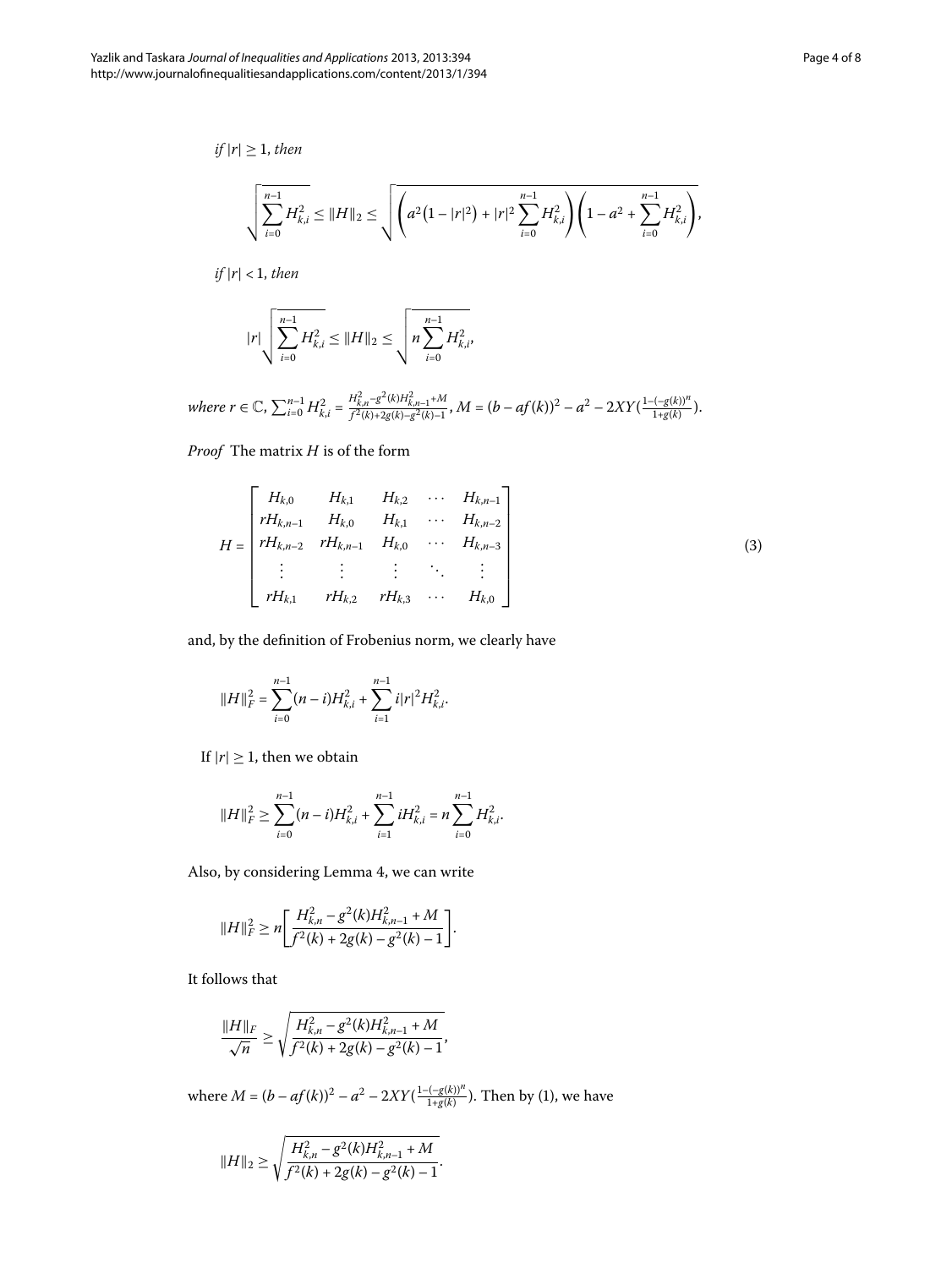Similarly, for  $|r| < 1$ , we can write

$$
||H||_F^2 = \sum_{i=0}^{n-1} (n-i)H_{k,i}^2 + \sum_{i=1}^{n-1} i|r|^2 H_{k,i}^2
$$
  
\n
$$
\geq \sum_{i=0}^{n-1} (n-i)|r|^2 H_{k,i}^2 + \sum_{i=1}^{n-1} i|r|^2 H_{k,i}^2 = n|r|^2 \sum_{i=0}^{n-1} H_{k,i}^2.
$$

Again, by considering Lemma 4 and (1), we get

$$
\frac{\|H\|_F}{\sqrt{n}} \geq |r| \sqrt{\sum_{i=1}^{n-1} H_{k,i}^2}.
$$

It follows that

$$
||H||_2 \geq |r| \sqrt{\frac{H_{k,n}^2 - g^2(k)H_{k,n-1}^2 + M}{f^2(k) + 2g(k) - g^2(k) - 1}}.
$$

Now, for  $|r| \geq 1$ , we give the upper bound for the spectral norm of the matrix *H* as in the following. Let the matrices *B* and *C* be as

$$
B = \begin{pmatrix} H_{k,0} & 1 & 1 & \cdots & 1 \\ rH_{k,n-1} & H_{k,0} & 1 & \cdots & 1 \\ rH_{k,n-2} & rH_{k,n-1} & H_{k,0} & \cdots & 1 \\ \vdots & \vdots & \vdots & \ddots & \vdots \\ rH_{k,1} & rH_{k,2} & rH_{k,3} & \cdots & H_{k,0} \end{pmatrix}
$$
 and 
$$
C = \begin{pmatrix} 1 & H_{k,1} & H_{k,2} & \cdots & H_{k,n-1} \\ 1 & 1 & H_{k,1} & \cdots & H_{k,n-2} \\ \vdots & \vdots & \vdots & \ddots & \vdots \\ 1 & 1 & 1 & \cdots & 1 \end{pmatrix}
$$

such that  $H = B \circ C$ . Then we obtain

$$
r_1(B) = \max_{1 \le i \le n} \sqrt{\sum_{j=1}^n |b_{ij}|^2} = \sqrt{H_{k,0}^2 + |r|^2 \sum_{j=1}^{n-1} H_{k,j}^2}
$$
  
=  $\sqrt{a^2 (1 - |r|^2) + |r|^2 \frac{H_{k,n}^2 - g^2(k)H_{k,n-1}^2 + M}{f^2(k) + 2g(k) - g^2(k) - 1}}$ ,  

$$
c_1(C) = \max_{1 \le j \le n} \sqrt{\sum_{i=1}^n |c_{ij}|^2} = \sqrt{1 + \sum_{i=1}^{n-1} H_{k,i}^2}
$$
  
=  $\sqrt{1 - a^2 + \frac{H_{k,n}^2 - g^2(k)H_{k,n-1}^2 + M}{f^2(k) + 2g(k) - g^2(k) - 1}}$ ,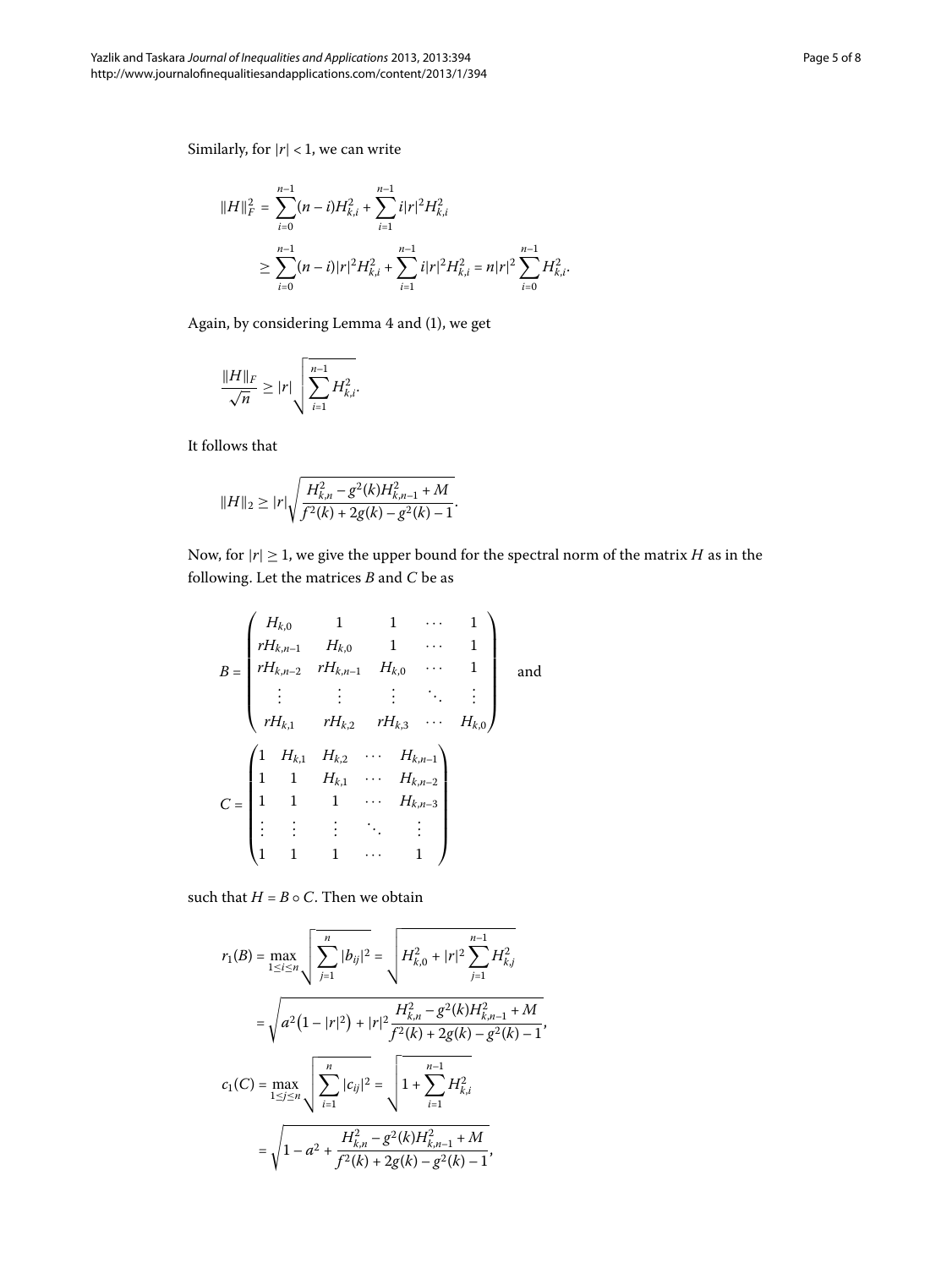where  $M = (b - af(k))^{2} - a^{2} - 2XY(\frac{1 - (gl(k))^{n}}{1 + g(k)})$ ,  $X = b - a\beta$  and  $Y = b - a\alpha$ . By considering Lemma 3[,](#page-2-2) we can write

$$
||H||_2 \le r_1(B) \circ c_1(C) = \sqrt{a^2(1-|r|^2) + |r|^2 \sum_{i=0}^{n-1} H_{k,i}^2 \sqrt{1-a^2 + \sum_{i=0}^{n-1} H_{k,i}^2}}.
$$

For  $|r| < 1$ , we give the upper bound for the spectral norm of the matrix *H* as in the following. On the other hand, if the matrices *D* and *E* are

 $\setminus$ 

 $\overline{\mathcal{A}}$  $\overline{\mathcal{L}}$  $\overline{\mathcal{A}}$  $\blacksquare$ ⎠

$$
D = \begin{pmatrix} 1 & 1 & 1 & \cdots & 1 \\ r & 1 & 1 & \cdots & 1 \\ r & r & 1 & \cdots & 1 \\ \vdots & \vdots & \vdots & \ddots & \vdots \\ r & r & r & \cdots & 1 \end{pmatrix} \text{ and }
$$
  

$$
E = \begin{pmatrix} H_{k,0} & H_{k,1} & H_{k,2} & \cdots & H_{k,n-1} \\ H_{k,n-1} & H_{k,0} & H_{k,1} & \cdots & H_{k,n-2} \\ H_{k,n-2} & H_{k,n-1} & H_{k,0} & \cdots & H_{k,n-3} \\ \vdots & \vdots & \vdots & \ddots & \vdots \\ H_{k,1} & H_{k,2} & H_{k,3} & \cdots & H_{k,0} \end{pmatrix}
$$

such that  $H = D \circ E$ , then we obtain

$$
r_1(D) = \max_{1 \le i \le n} \sqrt{\sum_{j=1}^n |d_{ij}|^2} = \sqrt{n},
$$
  

$$
c_1(E) = \max_{1 \le j \le n} \sqrt{\sum_{i=1}^n |e_{ij}|^2} = \sqrt{\sum_{i=0}^{n-1} H_{k,i}^2} = \sqrt{\frac{H_{k,n}^2 - g^2(k)H_{k,n-1}^2 + M}{f^2(k) + 2g(k) - g^2(k) - 1}},
$$

<span id="page-5-0"></span>where  $M = (b - af(k))^2 - a^2 - 2XY(\frac{1 - (-g(k))^n}{1 + g(k)})$ [,](#page-2-2)  $X = b - a\beta$  and  $Y = b - a\alpha$ . By Lemma 3, then we have

$$
||H||_2 \le r_1(D) \circ c_1(E) = \sqrt{n \frac{H_{k,n}^2 - g^2(k)H_{k,n-1}^2 + M}{f^2(k) + 2g(k) - g^2(k) - 1}},
$$

as required.

**Lemma 6** Let  $H$  be an  $n \times n$  *r*-circulant matrix. Then we have

$$
\lambda_j(H) = \sum_{p=0}^{n-1} a_p r^{\frac{p}{n}} w^{-jp},
$$

*where*  $w = e^{\frac{2\pi i}{n}}$ ,  $i = \sqrt{-1}$ ,  $j = 0, 1, ..., n - 1$ .

Considering Lemma 6, we obtain the following theorem which gives us the eigenvalues of the matrix in [\(](#page-3-0)3).

 $\Box$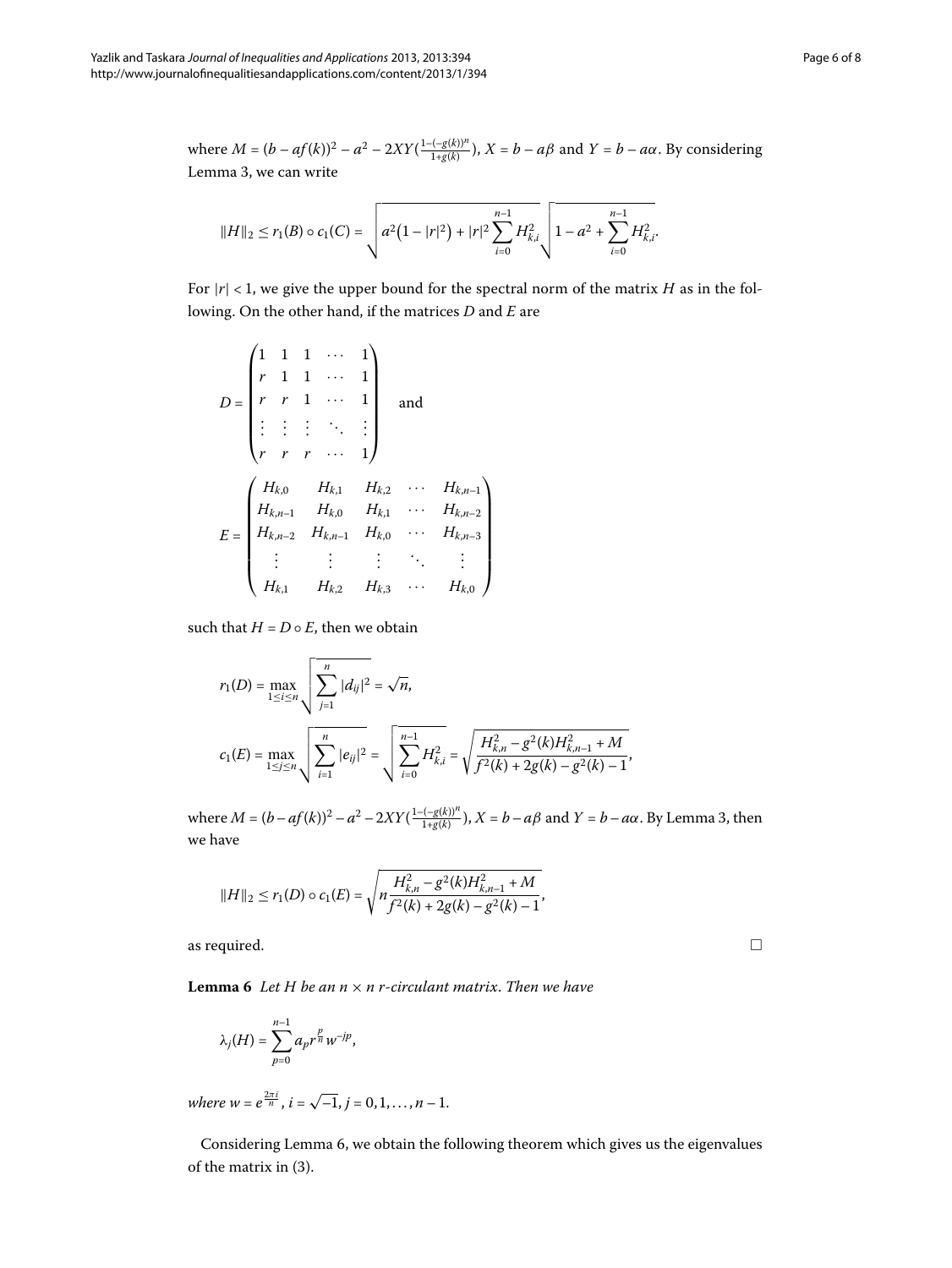<span id="page-6-0"></span>**Theorem** 7 Let  $H = C_r(H_{k,0}, H_{k,1}, H_{k,2}, \ldots, H_{k,n-1})$  be an r-circulant matrix. Then the eigen*values of H are written by*

$$
\lambda_j(H) = \frac{rH_{k,n} + (g(k)rH_{k,n-1} - b + af(k))r^{\frac{1}{n}}w^{-j} - H_{k,0}}{g(k)r^{\frac{2}{n}}w^{-2j} + f(k)r^{\frac{1}{n}}w^{-j} - 1},
$$

*where*  $H_{k,n}$  *is the nth generalized k-Horadam number and*  $w = e^{\frac{2\pi i}{n}}$ *,*  $i = \sqrt{-1}$ *,*  $j = 0, 1, \ldots$ *,*  $n-1$ .

*Proof* By Lemma 6, we have  $\lambda_j(H) = \sum_{i=0}^{n-1} H_{k,i} r^{\frac{i}{n}} w^{-ji}$  $\lambda_j(H) = \sum_{i=0}^{n-1} H_{k,i} r^{\frac{i}{n}} w^{-ji}$  $\lambda_j(H) = \sum_{i=0}^{n-1} H_{k,i} r^{\frac{i}{n}} w^{-ji}$ . Moreover, by (2),  $\sum_{i=0}^{n-1} H_{k,i} r^{\frac{i}{n}} w^{-ji} =$  $\sum_{i=0}^{n-1} \frac{X\alpha^n - Y\beta^n}{\alpha - \beta} r^{\frac{i}{n}} w^{-ji}$ . Hence, we obtain

<span id="page-6-1"></span>
$$
\sum_{i=0}^{n-1} H_{k,i} r^{\frac{i}{n}} w^{-ji} = \frac{1}{\alpha - \beta} \left[ X \sum_{i=0}^{n-1} (\alpha r^{\frac{1}{n}} w^{-i})^i - Y \sum_{i=0}^{n-1} (\beta r^{\frac{1}{n}} w^{-i})^i \right]
$$
  

$$
= \frac{1}{\alpha - \beta} \left[ \frac{X[(\alpha r^{\frac{1}{n}} w^{-i})^n - 1]}{\alpha r^{\frac{1}{n}} w^{-i} - 1} - \frac{Y[(\beta r^{\frac{1}{n}} w^{-i})^n - 1]}{\beta r^{\frac{1}{n}} w^{-i} - 1} \right]
$$
  

$$
= \frac{r H_{k,n} + (g(k) r H_{k,n-1} - b + af(k)) r^{\frac{1}{n}} w^{-i} - H_{k,0}}{g(k) r^{\frac{2}{n}} w^{-2i} + f(k) r^{\frac{1}{n}} w^{-i} - 1}
$$

which completes the proof.

**Theorem 8** The determinant of  $H = C_r(H_{k,0}, H_{k,1}, H_{k,2},...,H_{k,n-1})$  is formulated by

$$
\det(H) = \frac{(H_{k,0} - rH_{k,n})^n - (g(k)rH_{k,n-1} - b + af(k))^n r}{(1 - r\alpha^n)(1 - r\beta^n)}.
$$

*Proof* It is clear that  $\det(H) = \prod_{j=0}^{n-1} \lambda_j(H)$ . By Theorem 7[,](#page-6-0) we get

$$
\prod_{j=0}^{n-1}\frac{(H_{k,0}-rH_{k,n})-(g(k)rH_{k,n-1}-b+af(k))r^{\frac{1}{n}}w^{-j}}{(\alpha r^{\frac{1}{n}}w^{-j}-1)(\beta r^{\frac{1}{n}}w^{-j}-1)}.
$$

Also, by considering the well-known identity  $\prod_{k=0}^{n-1} (x - yw^k) = x^n - y^n$ , we can write

$$
\det(H) = \frac{(H_{k,0} - rH_{k,n})^n - (g(k)rH_{k,n-1} - b + af(k))^n r}{(1 - r\alpha^n)(1 - r\beta^n)}.
$$

Thus the proof is completed, as desired.

**Remark 9** We should note that choosing suitable values on  $r$ ,  $f(k)$ ,  $g(k)$ ,  $a$  and  $b$  in The-orems 5[,](#page-6-1) 7 and 8, lower and upper bounds of the spectral norm, eigenvalues and determinant of *r*-circulant matrices for the special all second-order sequences are actually obtained.

**Competing interests** The authors declare that they have no competing interests.

 $\Box$